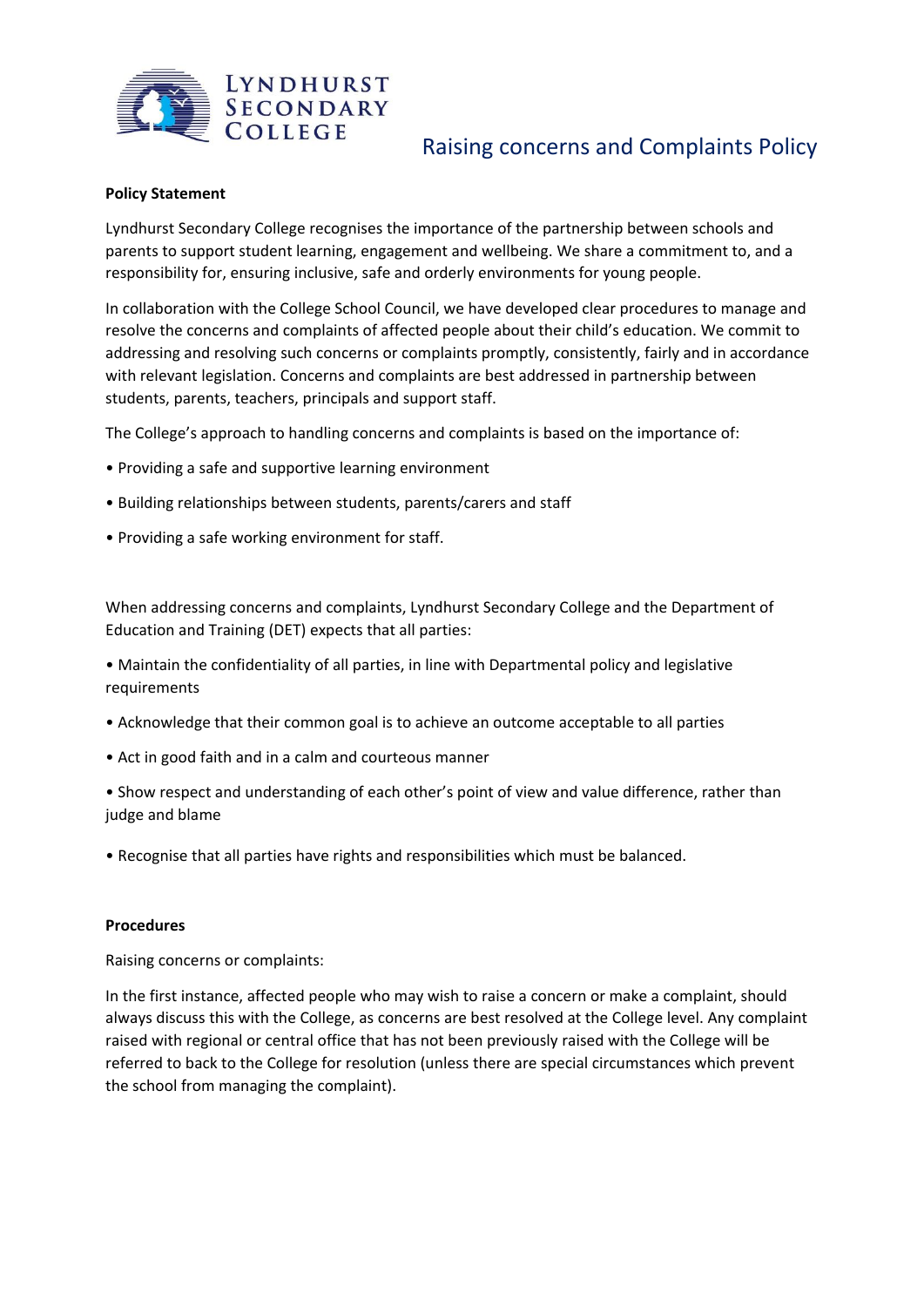

A 'Parent Complaints' General Information sheet is available at the following link: http://www.education.vic.gov.au/about/contact/Pages/complainschool.aspx

These procedures cover general concerns and complaints, such as:

- General issues of student behaviour that are contrary to the College's expectations
- Incidents of bullying or harassment
- Issues relating to staff members
- Learning programs, assessment and reporting of student learning
- Communication with parents
- School fees and payments
- General administrative issues.

These procedures do not cover matters for which there are existing rights of review or appeal, as detailed in the *Victorian Government School Reference Guide.* The College Principal will determine whether a concern or complaint should be managed through the College's Concerns and Complaints process, or through other complaints processes of the Department.

Complainants can seek the service of an advocate when they feel they are unable to express their concern clearly. An advocate can be a friend or someone who is available through an appropriate support organisation who does not receive a fee for service. The College may assist the complainant to establish who would be an appropriate support. A complainant who wishes to use a support (or support service) should ensure the person addressing the concern or complaint is aware of the intention and is in agreement.

Addressing your concern to the right person:

When making a concern or complaint, contact the relevant staff member via telephone, in writing, or request a meeting.

Who is the right person?

• For concerns/complaints directly related to an incident in one class, then the classroom teacher should be contacted

• For concerns/complaints covering several classes, or for more complex student issues, then the Team Leader or Sub-School Leader should be contacted. In some circumstances, the Assistant Principal may be the more appropriate person, particularly with regard to issues relating to more complex or serious issues.

• For concerns/complaints relating to College policy, school management or staff members, then the College Principal Team (either Principal or Assistant Principal) should be contacted.

If you are unsure about the person you should contact, phone the General Office on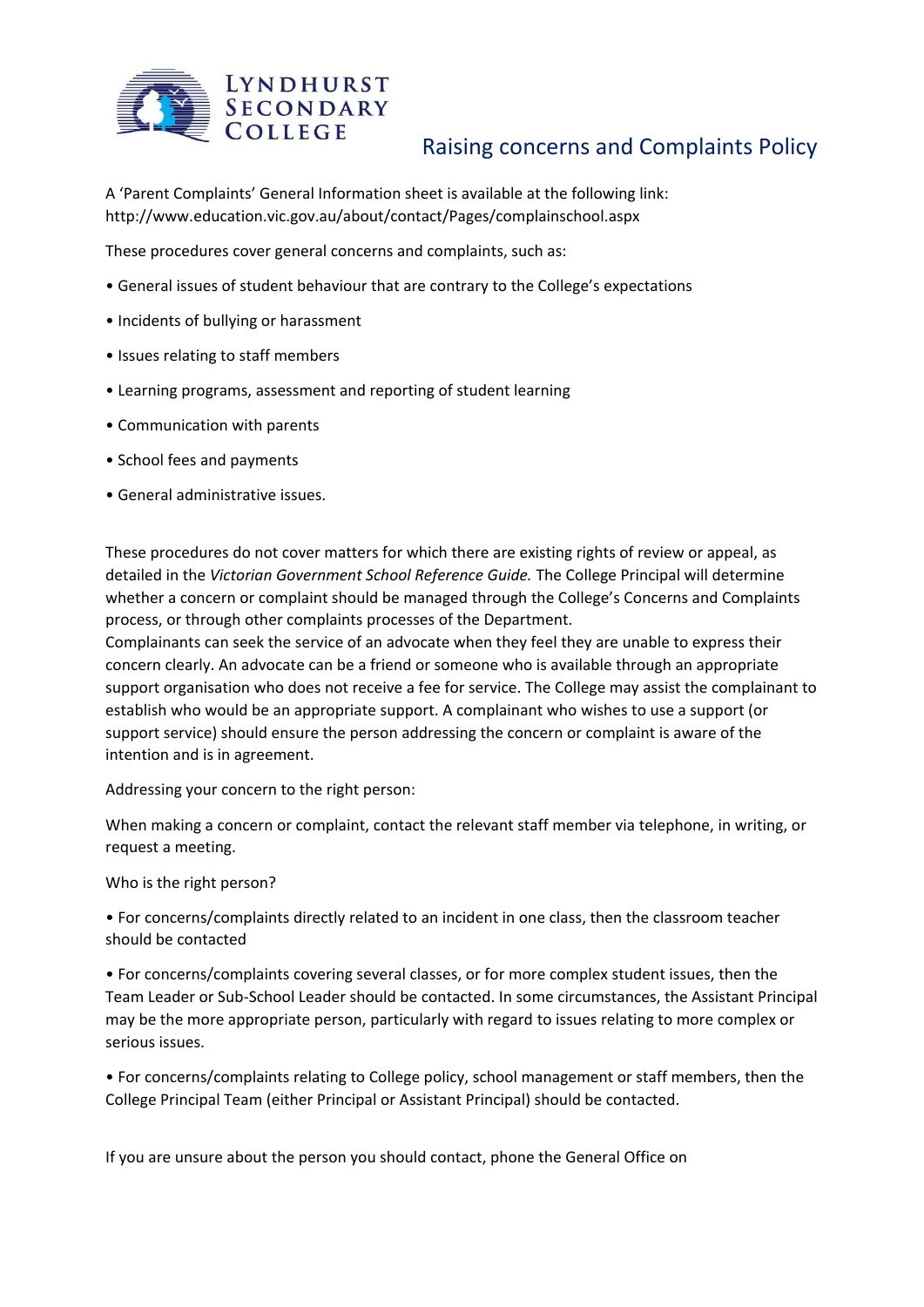

# Raising concerns and Complaints Policy

5996 0144 for advice as to who the most appropriate person would be.

Expectations:

Lyndhurst Secondary College commits to addressing and resolving concerns or complaints promptly, consistently, fairly and in accordance with relevant legislation.

The College expects a person raising a concern or complaint to:

- Do so promptly, as soon as possible after the issue occurs
- Provide complete and factual information about the concern or complaint
- Maintain and respect the privacy and confidentiality of all parties
- Acknowledge that a common goal is to achieve an outcome acceptable to all parties
- Act in good faith, and in a calm and courteous manner

• Show respect and understanding of each other's point of view and value difference, rather than judge and blame

• Recognise that all parties have rights and responsibilities which must be balanced.

The Department expects the College will address concerns and complaints received from those affected:

- Courteously
- Efficiently
- Fairly
- Promptly, or within the timeline agreed with the person with the concern or complaint

• In accordance with due process, principles of natural justice and the Departments regulatory framework.

Managing concerns and complaints information:

Staff detailing and managing concerns and complaints should record the following:

- Name and contact details (with permission) of the person with a concern or complaint
- The date the concern was expressed or complaint made
- The form in which the concern or complaint was received (such as face-to-face, in writing, via email or telephone)
- A brief description of the concern or complaint
- Details of the staff member responding to the concern or complaint
- Recommendations for amendments to College policy or procedures (if appropriate)